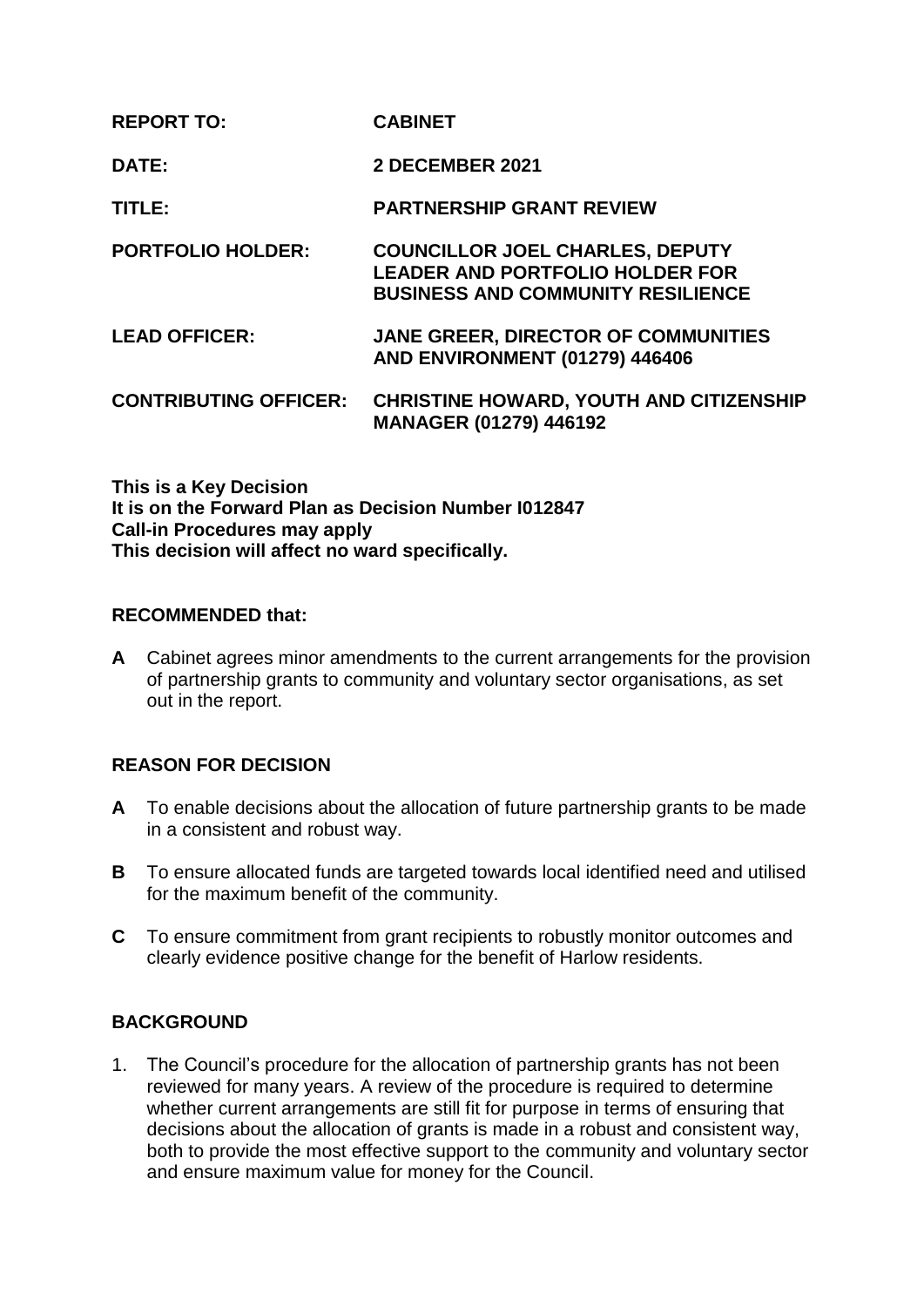- 2. Historically, partnership grants have been allocated to organisations over a fixed term of three years with the same set amount being allocated in years one, two and three. Outcomes data has been collected and monitored by way of a half yearly reporting system.
- 3. Over recent years the community and voluntary sector role in supporting Harlow's residents has changed significantly, especially in response to the Covid-19 pandemic when the sector magnificently came together to work with the Council and other organisations to provide essential support to all those in need but in particular to the most vulnerable in the town.
- 4. The Council recognises the sector's stoic resilience and ability to pivot to meet the ever changing needs of our richly diverse communities and, in its role as community leader, wants to ensure that the community and voluntary sector is supported to grow, thrive, be ambitious in its aims and receive the recognition that it so rightly deserves.
- 5. The Council's partnership grants provide community and voluntary sector organisations the opportunity to build on core work; improve ways of working with residents to ensure inclusion; develop new innovative ways of meeting local need and support longer term sustainability of services and good practice.
- 6. All organisations currently in receipt of a partnership grant, for the period 2019/20 to 2021/22, have utilised the funding as a contribution towards their organisation's core costs. Without this financial support some organisations may not have survived whilst others may not have had the resources to develop new services in response to changing local need. It is clearly evident that partnership grants are a valuable and much needed source of support to the town's community and voluntary sector.
- 7. The partnership grants currently provided are due to cease on 31 March 2022. It is an appropriate time to review the arrangements and apply a methodology that will ensure there is a clear criteria for applications and a robust and consistent way of allocating the grants in the future that includes a target driven approach and commitment to evidencing positive outcomes in a variety of ways to ensure impact can be demonstrated and measured.
- 8. On 8 November 2021 the Council held a consultation event to discuss with community and voluntary sector partners their thoughts on the current arrangements and how allocation of the fund could better support the sector whilst maximising positive outcomes for residents. Fifteen local community and voluntary organisations were invited to the event. Three organisations sent apologies; eleven accepted the invitation with nine of those in attendance on the day.
- 9. To help inform the review, discussions at the consultation event were intentionally focused around three main areas – 'Key Themes', 'Targets' and 'Next Steps'. The views and opinions expressed by consultees at the event have been taken into consideration when developing the proposals set out below.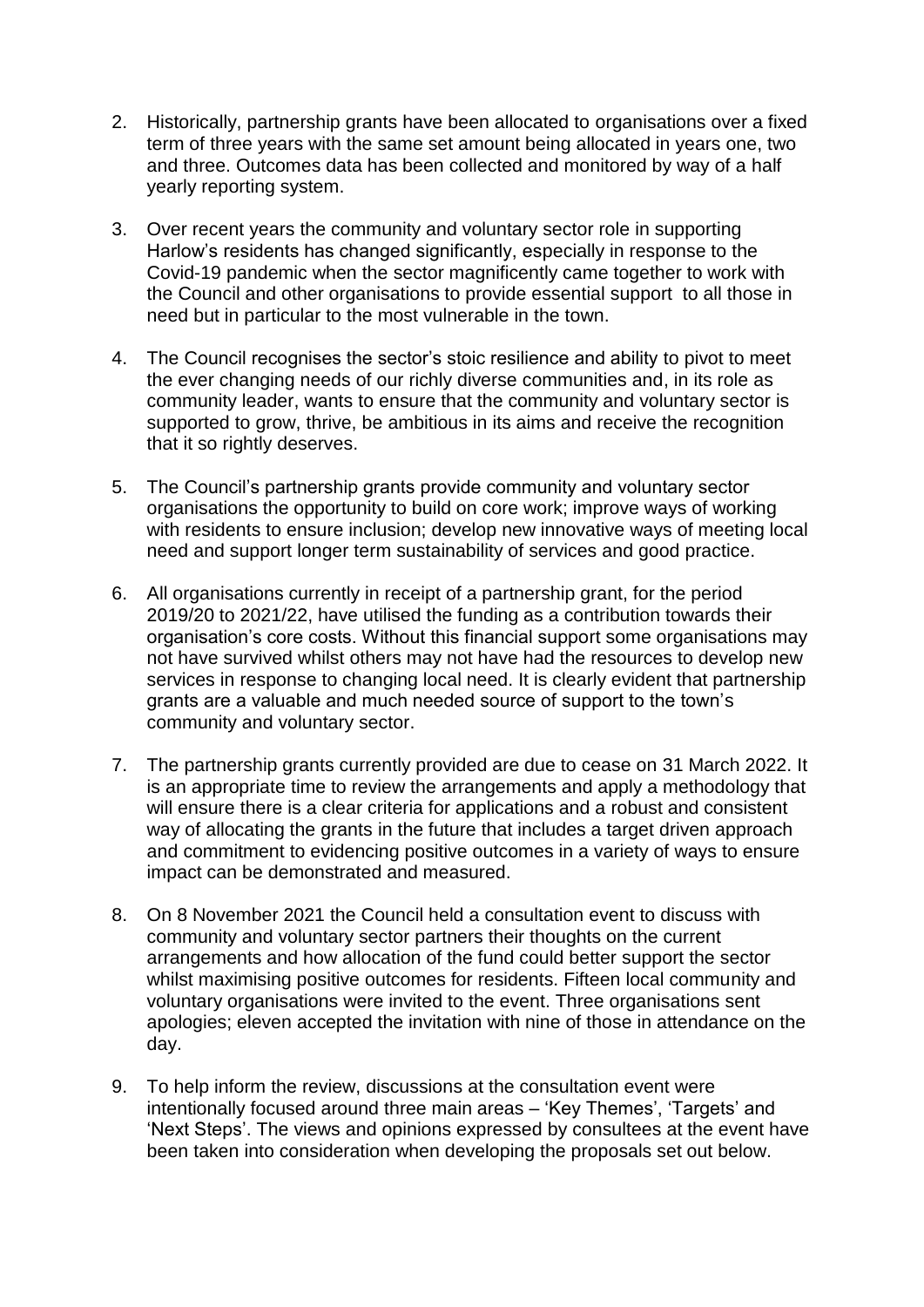- 10. Feedback from those attending the event was positive, with recognition that much can be achieved through collaboration, joint working and information sharing where relevant and appropriate. It was suggested that the sharing of resources could significantly improve future joint working opportunities and this is something the sector would like to explore further. In addition, it was agreed that should council resources become available, it would be beneficial to have a new central support in order to assist in ensuring the sustainability of community and voluntary sector organisations. For example, to advise and support partners in securing long-term funding to take forward pilot projects that have been successful, to identify potential sources of alternative funding, and to generally ensure that Harlow community and voluntary organisations are well prepared for bidding opportunities as and when they arise.
- 11. Consultees expressed a clear opinion that grant awards should be for a period of at least two years to allow for forward planning.
- 12. Facilitated discussion at the event regarding eligible themes for the award of grants broadly aligned with the six strategic pillars set out in the draft Community Resilience Strategy, these being:
	- a) The Council's leadership role;
	- b) Arts and Culture;
	- c) Community Engagement;
	- d) Enhanced voluntary sector;
	- e) Health inequalities; and
	- f) Safe communities

## **ISSUES/PROPOSALS**

- 13. It is proposed that current arrangements for the allocation of partnership grants should remain in place and grants for the period 2022/23 – 2024/25 should be for a period of three years (subject to budget availability and satisfactory performance monitoring against the organisation receiving the grant).
- 14. Current monitoring arrangements are to be developed to become priority focused and target driven with outcomes for the community being demonstrated in a range of ways to include qualitative and quantitative data, case studies and customer feedback.
- 15. Only community and voluntary organisations will be eligible to apply for a partnership grant and will be required to apply via an application form. Applications will be expected to clearly demonstrate how the grant will be used to support local priorities. Award of the grant will be on a competitive basis, scored by officers using a scoring mechanism as set out in Appendix A.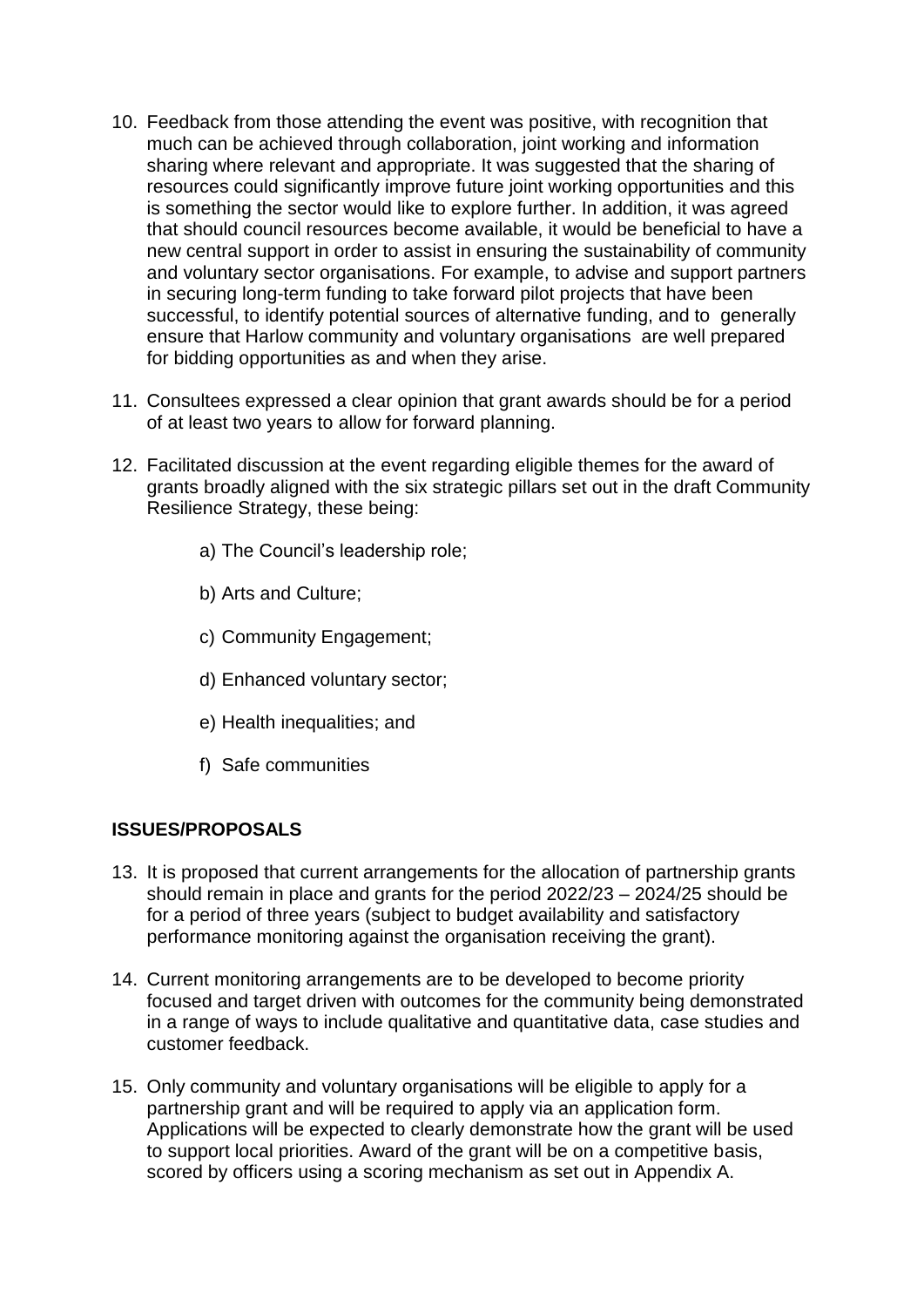- 16. Having considered the views and feedback from consultees, it is proposed that the priorities for the funding period 2022/23 – 2024/25 should be:
	- a) Support the town's financial, health and social recovery from Covid-19 and address issues of the impact of long-Covid on residents and business;
	- b) Improve social inclusion and reduce inequality;
	- c) Address the issues (affordability of food, debt and other financial worries) compounded by the increased cost of living;
	- d) Reduce loneliness and social isolation;
	- e) Improve opportunities for employment, training and skills development;
	- f) Increase volunteering opportunities; and
	- g) Support physical and mental health and wellbeing initiatives and promote suicide prevention work.
- 17. It is proposed that ahead of each new funding round the council will work with local community and voluntary organisations to review existing priorities and identify if they remain relevant or require refreshing to meet the forthcoming funding period. This is to ensure that grants continue to be priority focused and target driven with a performance management framework that sets targets and measures the social value to the community, economy, society and the environment as set out in the Community Resilience Strategy.
- 18. The final stage in the partnership grant application process for those shortlisted will be dependent upon mutually agreed targets and expected outcomes, which will inform on whether positive impacts for the community are being achieved. In addition, it is proposed that there will be a regular reporting cycle and dialogue throughout the period of the grant in order to demonstrate that the allocation of the funding is having a positive impact on the priorities that have been agreed by both parties.
- 19. It is proposed that Expressions of interest for the 2022/23 2024/25 funding period will be invited in early 2022, with a final decision being made on the allocation of partnership grants being made in March 2022.

## **IMPLICATIONS**

**Environment and Planning (Includes Sustainability)** None specific. **Author: Andrew Bramidge, Director of Strategic Growth and Regeneration**